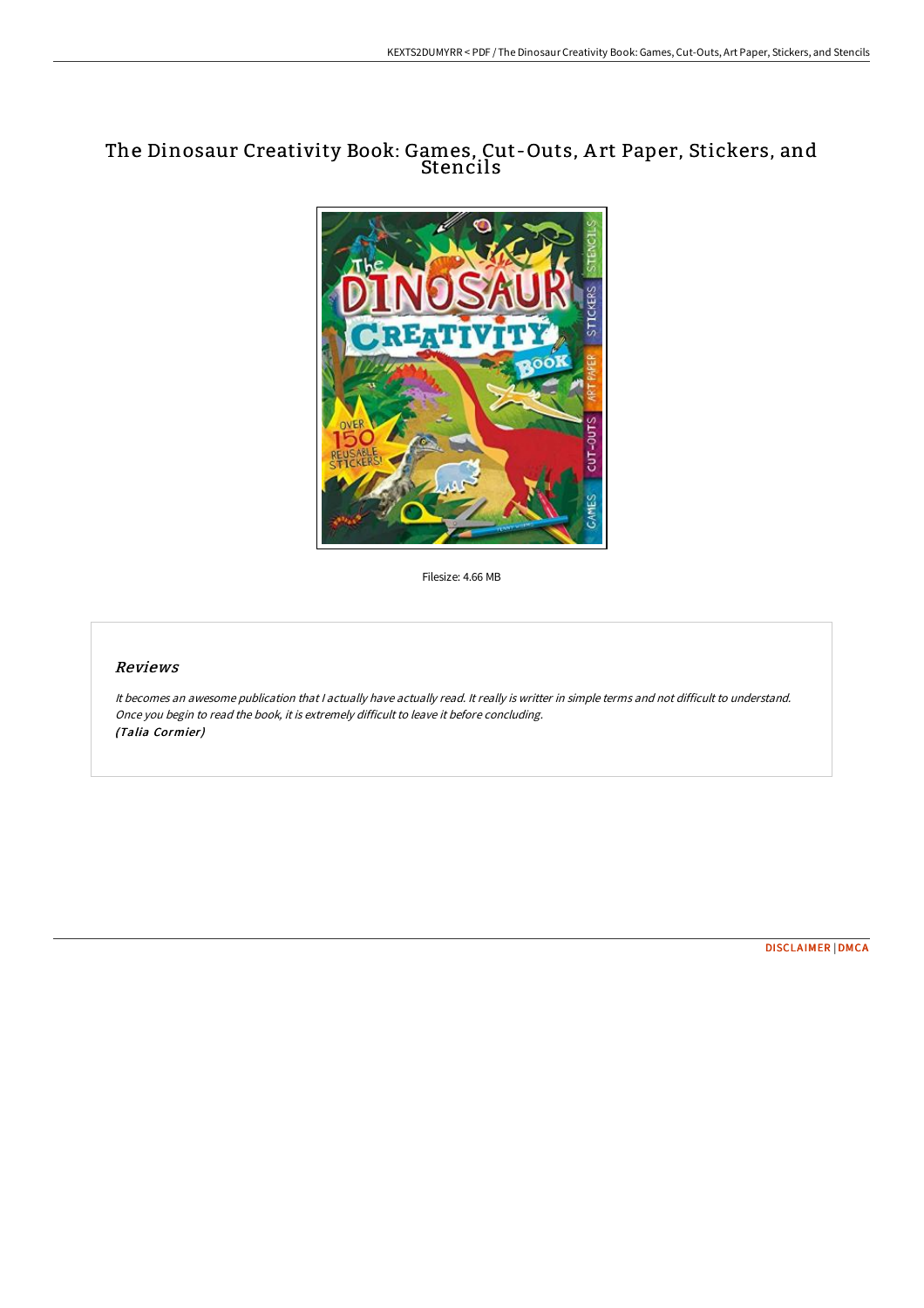## THE DINOSAUR CREATIVITY BOOK: GAMES, CUT-OUTS, ART PAPER, STICKERS, AND STENCILS



To save The Dinosaur Creativity Book: Games, Cut-Outs, Art Paper, Stickers, and Stencils PDF, please access the button beneath and save the file or gain access to additional information that are relevant to THE DINOSAUR CREATIVITY BOOK: GAMES, CUT-OUTS, ART PAPER, STICKERS, AND STENCILS ebook.

Barron s Educational Series, United States, 2015. Paperback. Book Condition: New. 300 x 254 mm. Language: English . Brand New Book. This is ROAR-some! Let your child travel back in time to the days of the dinosaur through the pages of this fun-filled activity book. Kids will enjoy hours of creative fun with: Over 150 reusable stickersStencil sheets that can be easily removed so even young artists can draw their favorite dinosaursScaly craft papersDinosaur themed art that can be pulled out and used at home to make such fun crafts as a model dinosaur and a personalized door hangerTwo glossy sticker scenes attached to the back cover, so readers can play with their reusable stickers to create prehistoric scenes time and again, and much more Every puzzle, game and craft activity is based on a prehistoric creature, including T. rex, Stegosaurus, Triceratops, and Diplodocus. Stoke children s curiosity and imagination while they discover all their favorite dinosaurs in one incredible place!.

B Read The Dinosaur [Creativity](http://digilib.live/the-dinosaur-creativity-book-games-cut-outs-art-.html) Book: Games, Cut-Outs, Art Paper, Stickers, and Stencils Online A [Download](http://digilib.live/the-dinosaur-creativity-book-games-cut-outs-art-.html) PDF The Dinosaur Creativity Book: Games, Cut-Outs, Art Paper, Stickers, and Stencils